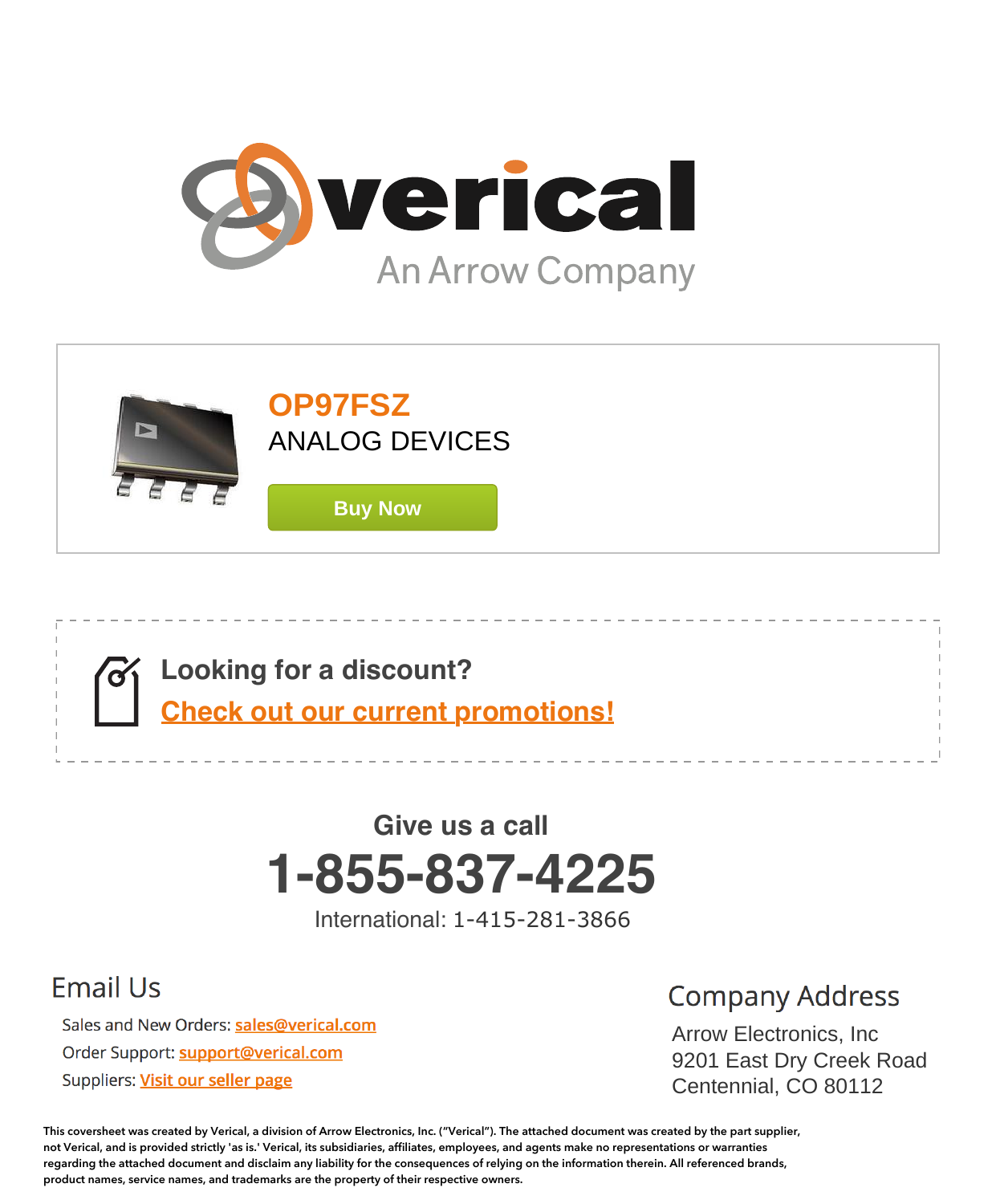<span id="page-1-0"></span>

## Low Power, High Precision Operational Amplifier

### **OP97**

#### **FEATURES**

**Low supply current: 600 μA maximum OP07 type performance Offset voltage: 20 μV maximum Offset voltage drift: 0.6 μV/°C maximum Very low bias current 25°C: 100 pA maximum −55°C to +125°C: 250 pA maximum High common-mode rejection: 114 dB minimum Extended industrial temperature range: −40°C to +85°C** 

#### **GENERAL DESCRIPTION**

The OP97 is a low power alternative to the industry-standard OP07 precision amplifier. The OP97 maintains the standards of performance set by the OP07 while utilizing only 600 μA supply current, less than 1/6 that of an OP07. Offset voltage is an ultralow 25 μV, and drift over temperature is below 0.6 μV/°C. External offset trimming is not required in the majority of circuits.

Improvements have been made over OP07 specifications in several areas. Notable is bias current, which remains below 250 pA over the full military temperature range. The OP97 is ideal for use in precision long-term integrators or sample-andhold circuits that must operate at elevated temperatures.

#### **PIN CONNECTIONS**



Common-mode rejection and power supply rejection are also improved with the OP97, at 114 dB minimum over wider ranges of common-mode or supply voltage. Outstanding PSR, a supply range specified from  $\pm$ 2.25 V to  $\pm$ 20 V, and the minimal power requirements of the OP97 combine to make the OP97 a preferred device for portable and battery-powered instruments.

The OP97 conforms to the OP07 pinout, with the null potentiometer connected between Pin 1 and Pin 8 with the wiper to V+. The OP97 upgrades circuit designs using AD725, OP05, OP07, OP12, and PM1012 type amplifiers. It may replace 741 type amplifiers in circuits without nulling or where the nulling circuitry has been removed.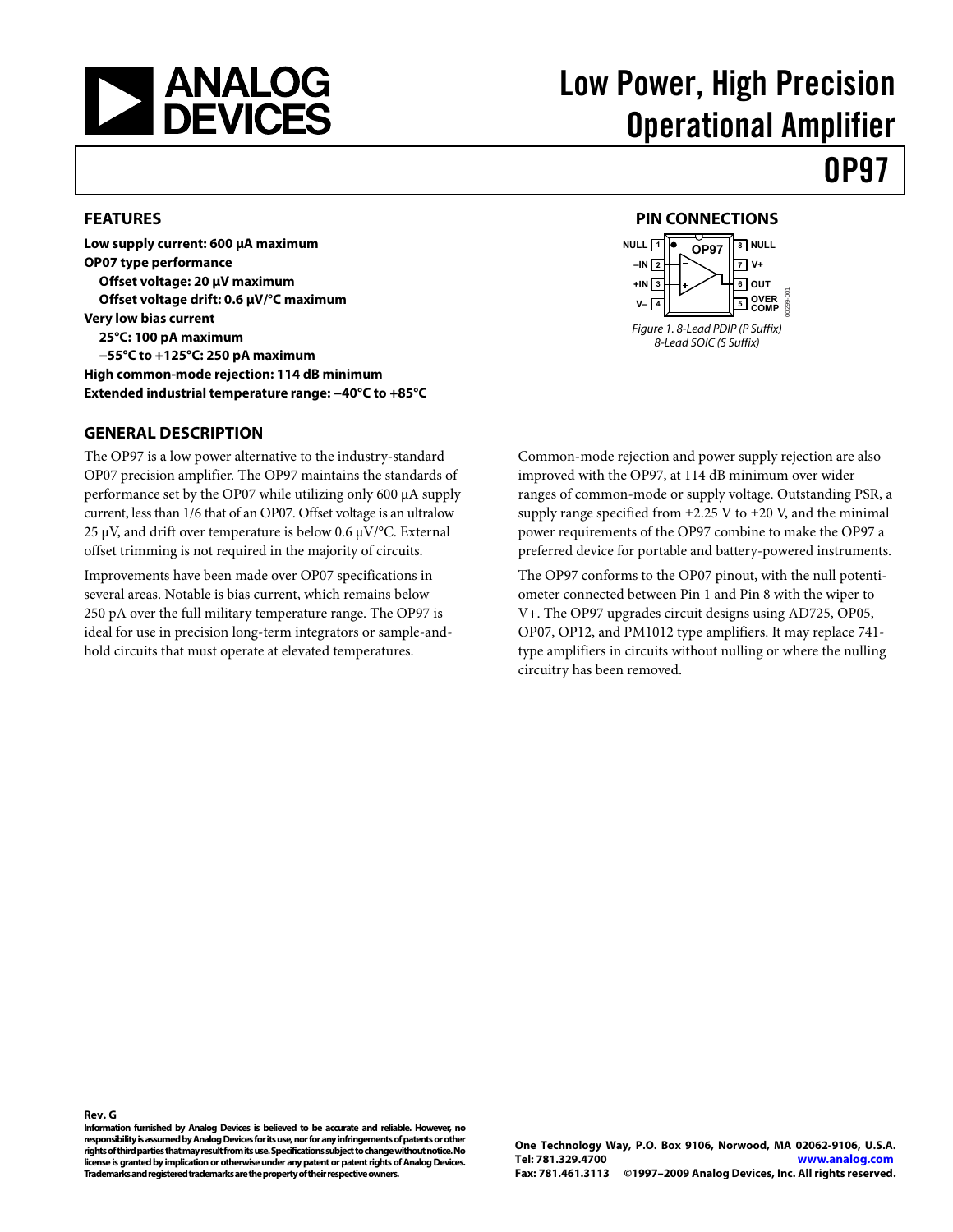### <span id="page-2-0"></span>**TABLE OF CONTENTS**

#### **REVISION HISTORY**

#### 11/07-Rev. E to Rev. F

#### 07/03-Rev. D to Rev. E

| $\mathbf{1}$   |  |
|----------------|--|
| $\mathbf{1}$   |  |
| $\mathbf{1}$   |  |
| $\mathfrak{D}$ |  |
| 3              |  |
| $\mathbf{3}$   |  |
| 5              |  |

#### $01/02$ —Rev. C to Rev. D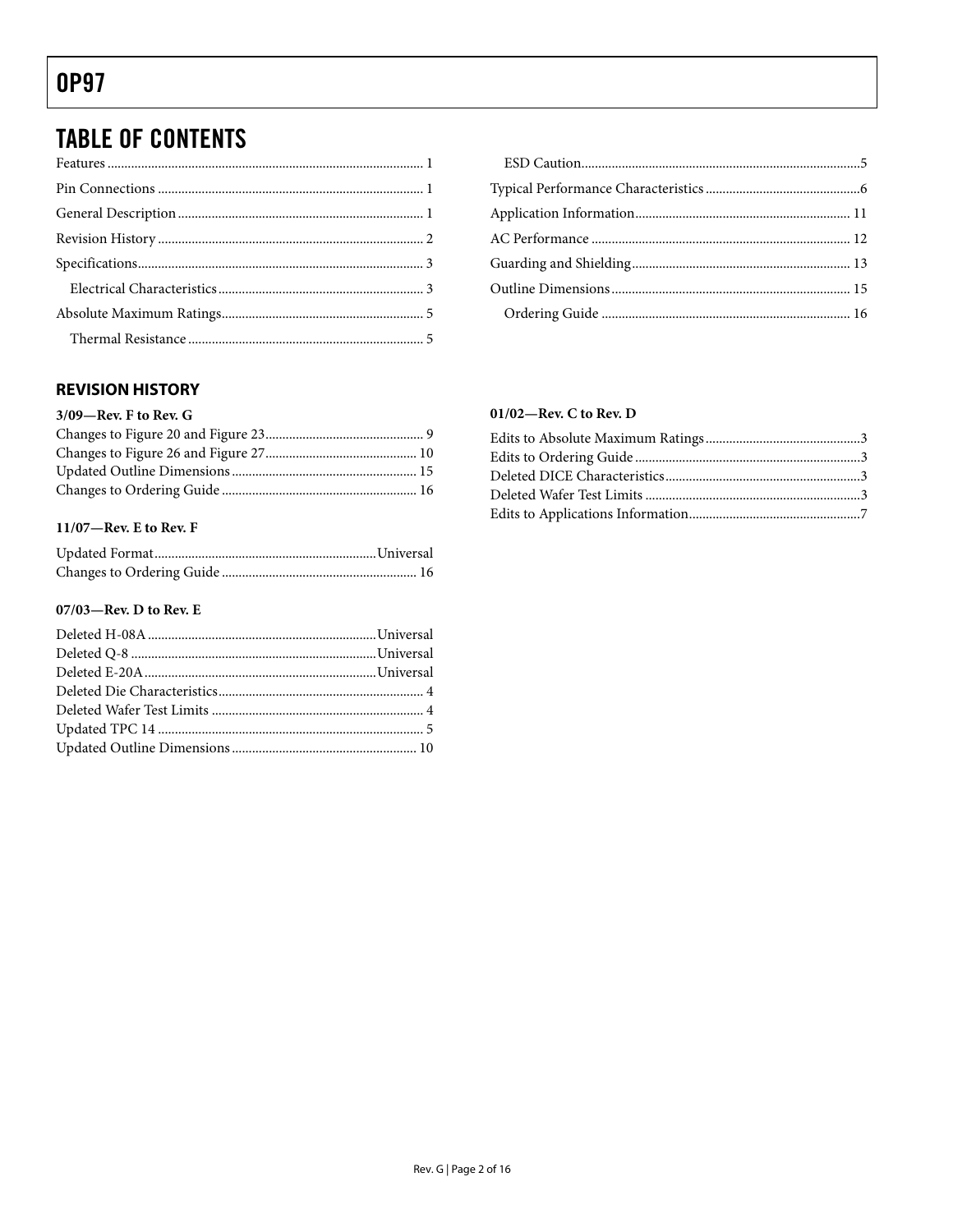### <span id="page-3-0"></span>**SPECIFICATIONS**

#### **ELECTRICAL CHARACTERISTICS**

 $\rm V_S$  =  $\pm 15$  V,  $\rm V_{\rm CM}$  = 0 V,  $\rm T_A$  = 25°C, unless otherwise noted.

#### **Table 1.**

|                                            |                       |                                                  |       | <b>OP97E</b> |      |       | OP97F      |      |                |
|--------------------------------------------|-----------------------|--------------------------------------------------|-------|--------------|------|-------|------------|------|----------------|
| <b>Parameter</b>                           | Symbol                | <b>Conditions</b>                                | Min   | <b>Typ</b>   | Max  | Min   | <b>Typ</b> | Max  | <b>Unit</b>    |
| <b>INPUT CHARACTERISTICS</b>               |                       |                                                  |       |              |      |       |            |      |                |
| Input Offset Voltage                       | Vos                   |                                                  |       | 10           | 25   |       | 30         | 75   | $\mu$ V        |
| Long-Term Offset                           |                       |                                                  |       |              |      |       |            |      |                |
| <b>Voltage Stability</b>                   | $\Delta V_{OS}/$ Time |                                                  |       | 0.3          |      |       | 0.3        |      | µV/month       |
| Input Offset Current                       | $\log$                |                                                  |       | 30           | 100  |       | 30         | 150  | pA             |
| <b>Input Bias Current</b>                  | Iв                    |                                                  |       | ±30          | ±100 |       | ±30        | ±150 | pA             |
| Input Noise Voltage                        | $e_n$ p-p             | 0.1 Hz to 10 Hz                                  |       | 0.5          |      |       | 0.5        |      | µV p-p         |
| Input Noise Voltage Density                | $e_n$                 | $f_0 = 10 \text{ Hz}^1$                          |       | 17           | 30   |       | 17         | 30   | $nV/\sqrt{Hz}$ |
|                                            |                       | $f_0 = 1000 \text{ Hz}^2$                        |       | 14           | 22   |       | 14         | 22   | $nV/\sqrt{Hz}$ |
| <b>Input Noise Current Density</b>         | i <sub>n</sub>        | $f_0 = 10$ Hz                                    |       | 20           |      |       | 20         |      | $fA/\sqrt{Hz}$ |
| Large Signal Voltage Gain                  | Avo                   | $V_0 = \pm 10 V$ ; R <sub>L</sub> = 2 k $\Omega$ | 300   | 2000         |      | 200   | 2000       |      | V/mV           |
| Common-Mode Rejection                      | <b>CMR</b>            | $V_{CM} = \pm 13.5 V$                            | 114   | 132          |      | 110   | 132        |      | dB             |
| Input Voltage Range <sup>3</sup>           | <b>IVR</b>            |                                                  | ±13.5 | ±14.0        |      | ±13.5 | ±14.0      |      | v              |
| <b>OUTPUT CHARACTERISTICS</b>              |                       |                                                  |       |              |      |       |            |      |                |
| Output Voltage Swing                       | V <sub>o</sub>        | $R_L = 10 k\Omega$                               | ±13   | ±14          |      | ±13   | ±14        |      | $\vee$         |
| Differential Input Resistance <sup>4</sup> | $R_{IN}$              |                                                  | 30    |              |      | 30    |            |      | $M\Omega$      |
| <b>POWER SUPPLY</b>                        |                       |                                                  |       |              |      |       |            |      |                |
| Power Supply Rejection                     | <b>PSR</b>            | $V_s = \pm 2$ V to $\pm 20$ V                    | 114   | 132          |      | 110   | 132        |      | dB             |
| <b>Supply Current</b>                      | <b>I</b> sy           |                                                  |       | 380          | 600  |       | 380        | 600  | μA             |
| Supply Voltage                             | $V_{S}$               | Operating range                                  | ±2    | ±15          | ±20  | ±2    | ±15        | ±20  | v              |
| <b>DYNAMIC PERFORMANCE</b>                 |                       |                                                  |       |              |      |       |            |      |                |
| <b>Slew Rate</b>                           | <b>SR</b>             |                                                  | 0.1   | 0.2          |      | 0.1   | 0.2        |      | $V/\mu s$      |
| Closed-Loop Bandwidth                      | <b>BW</b>             | $A_{VCL} = 1$                                    | 0.4   | 0.9          |      | 0.4   | 0.9        |      | MHz            |

<sup>1</sup> 10 Hz noise voltage density is sample tested. Devices 100% tested for noise are available on request.<br><sup>2</sup> Sample tested

<sup>2</sup> Sample tested.<br><sup>3</sup> Guaranteed by CMR test.<br><sup>4</sup> Guaranteed by design.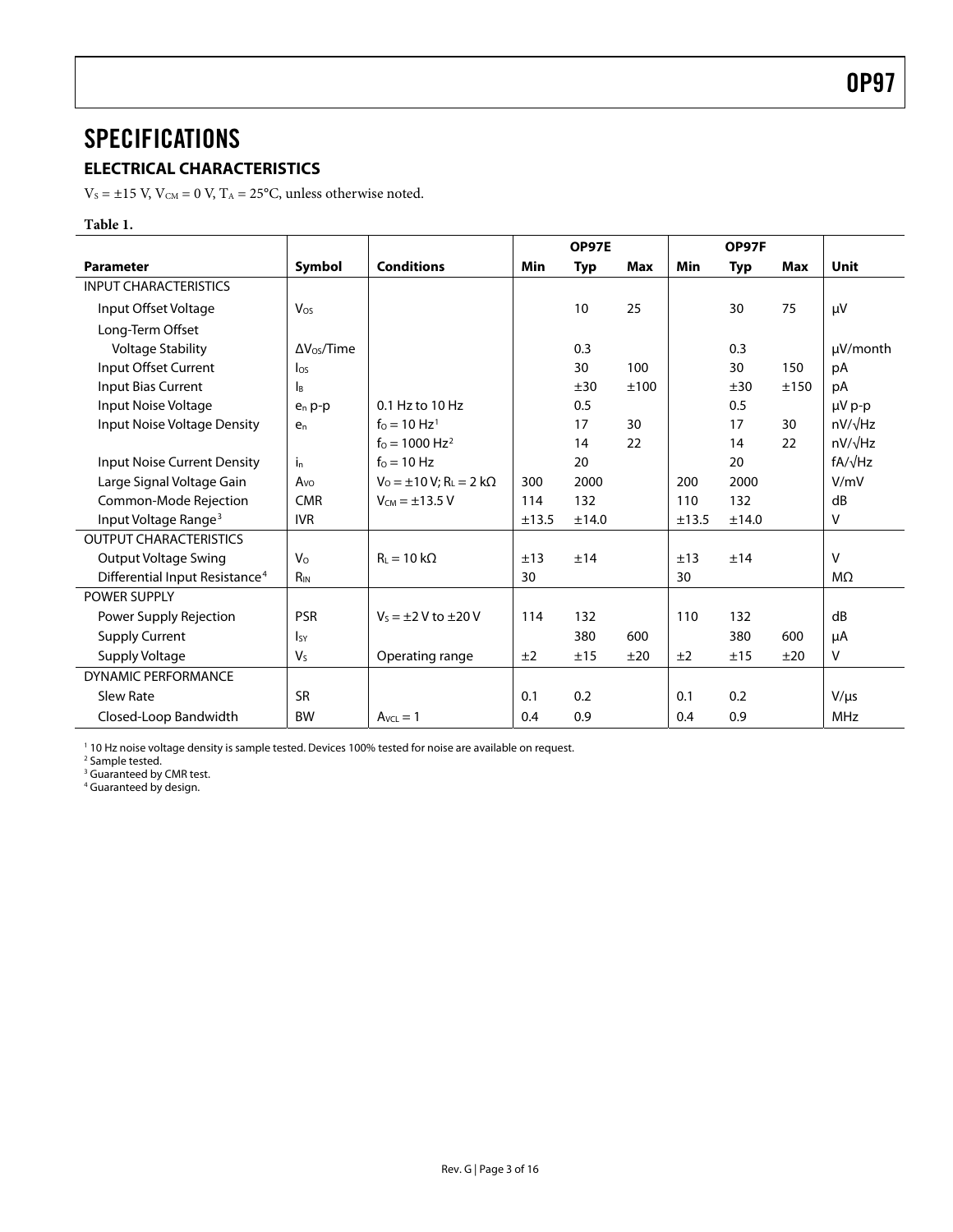$V_S = ±15$  V,  $V_{CM} = 0$  V,  $-40^{\circ}\text{C} \leq T_A \leq +85^{\circ}\text{C}$  for the OP97E/OP97F, unless otherwise noted.

#### **Table 2.**

|                                  |                         |                                              |       | <b>OP97E</b> |      |       | OP97F |      |           |
|----------------------------------|-------------------------|----------------------------------------------|-------|--------------|------|-------|-------|------|-----------|
| <b>Parameter</b>                 | Symbol                  | <b>Conditions</b>                            | Min   | Typ          | Max  | Min   | Typ   | Max  | Unit      |
| Input Offset Voltage             | Vos                     |                                              |       | 25           | 60   |       | 60    | 200  | μV        |
| Average Temperature              | <b>TCV<sub>os</sub></b> | S suffix                                     |       | 0.2          | 0.6  |       | 0.3   | 2.0  | µV/°C     |
| Coefficient of Vos               |                         |                                              |       |              |      |       | 0.3   |      |           |
| Input Offset Current             | $\log$                  |                                              |       | 60           | 250  |       | 80    | 750  | pA        |
| Average Temperature              | <b>TClos</b>            |                                              |       | 0.4          | 2.5  |       | 0.6   | 7.5  | pA/°C     |
| Coefficient of los               |                         |                                              |       |              |      |       |       |      |           |
| Input Bias Current               | Iв                      |                                              |       | ±60          | ±250 |       | ±80   | ±750 | pA        |
| Average Temperature              |                         |                                              |       |              |      |       |       |      |           |
| Coefficient of lB                | <b>TCIB</b>             |                                              |       | 0.4          | 2.5  |       | 0.6   | 7.5  | pA/°C     |
| Large Signal Voltage Gain        | $A_{\rm VO}$            | $V_0 = 10 V$ ; R <sub>L</sub> = 2 k $\Omega$ | 200   | 1000         |      | 150   | 1000  |      | V/mV      |
| Common-Mode Rejection            | <b>CMR</b>              | $V_{CM} = \pm 13.5 V$                        | 108   | 128          |      | 108   | 128   |      | dB        |
| Power Supply Rejection           | <b>PSR</b>              | $V_5 = \pm 2.5 V$ to $\pm 20 V$              | 108   | 126          |      | 108   | 128   |      | dB        |
| Input Voltage Range <sup>1</sup> | <b>IVR</b>              |                                              | ±13.5 | ±14.0        |      | ±13.5 | ±14.0 |      | v         |
| Output Voltage Swing             | $V_{\Omega}$            | $R_L = 10 k\Omega$                           | ±13   | ±14          |      | ±13   | ±14   |      | v         |
| Slew Rate                        | <b>SR</b>               |                                              | 0.05  | 0.15         |      | 0.05  | 0.15  |      | $V/\mu s$ |
| <b>Supply Current</b>            | $I_{SY}$                |                                              |       | 400          | 800  |       | 400   | 800  | μA        |
| Supply Voltage                   | $V_{S}$                 | Operating range                              | ±2.5  | ±15          | ±20  | ±2.5  | ±15   | ±20  | ٧         |

1 Guaranteed by CMR test.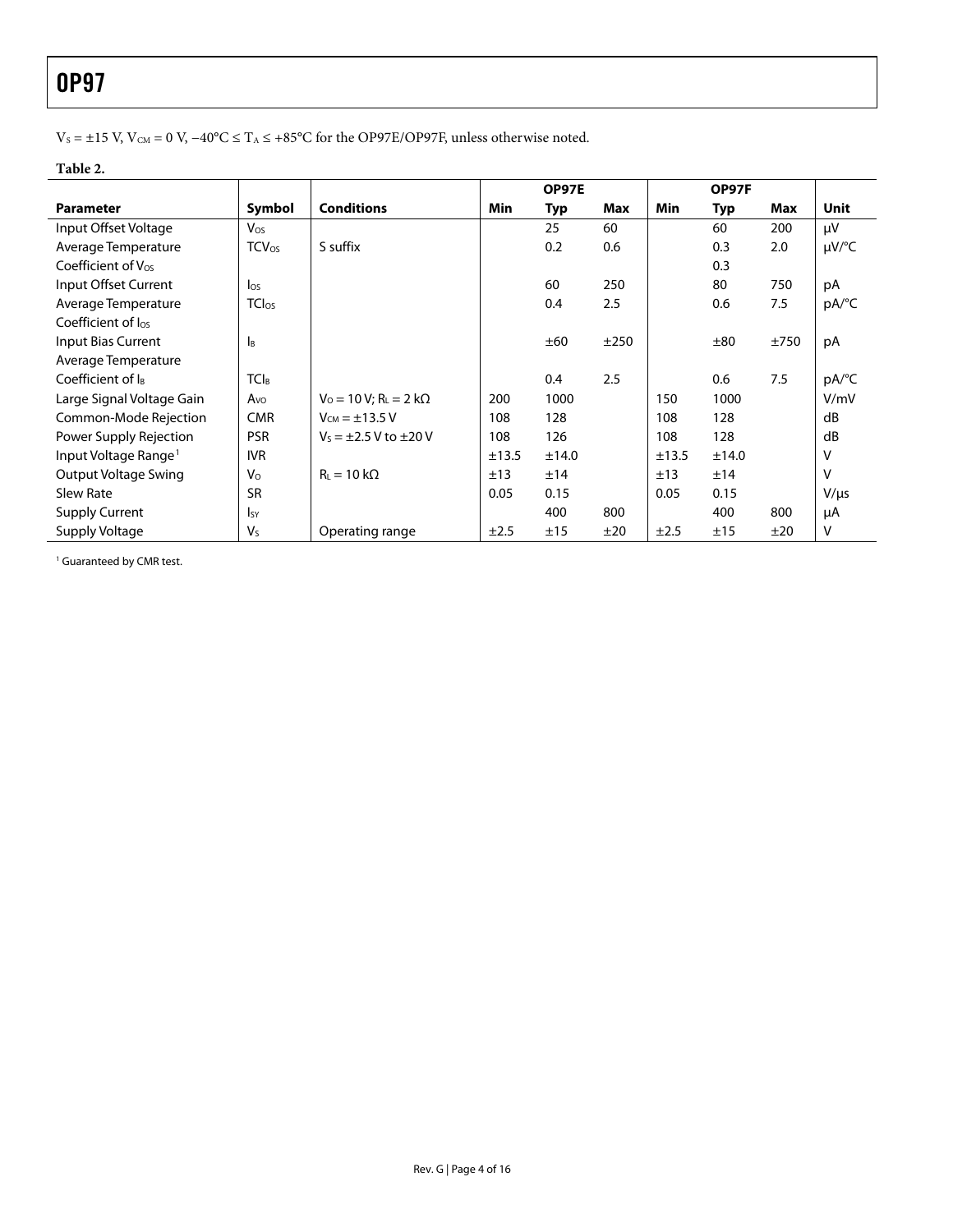### <span id="page-5-0"></span>ABSOLUTE MAXIMUM RATINGS

Absolute maximum ratings apply to both DICE and packaged parts, unless otherwise noted.

#### **Table 3.**

| <b>Parameter</b>                        | Rating                              |
|-----------------------------------------|-------------------------------------|
| Supply Voltage                          | ±20V                                |
| Input Voltage <sup>1</sup>              | ±20V                                |
| Differential Input Voltage <sup>2</sup> | $+1V$                               |
| Differential Input Current <sup>2</sup> | $±10$ mA                            |
| <b>Output Short-Circuit Duration</b>    | Indefinite                          |
| <b>Operating Temperature Range</b>      | $-40^{\circ}$ C to $+85^{\circ}$ C  |
| OP97E, OP97F (P, S)                     |                                     |
| Storage Temperature Range               | $-65^{\circ}$ C to $+150^{\circ}$ C |
| Junction Temperature Range              | $-65^{\circ}$ C to $+150^{\circ}$ C |
| Lead Temperature (Soldering, 60 sec)    | 300 $\degree$ C                     |

<sup>1</sup> For supply voltages less than  $\pm 20$  V, the absolute maximum input voltage is equal to the supply voltage.

<sup>2</sup> The inputs of the OP97 are protected by back-to-back diodes. Currentlimiting resistors are not used in order to achieve low noise. Differential input voltages greater than 1 V cause excessive current to flow through the input protection diodes unless limiting resistance is used.

Stresses above those listed under Absolute Maximum Ratings may cause permanent damage to the device. This is a stress rating only; functional operation of the device at these or any other conditions above those indicated in the operational section of this specification is not implied. Exposure to absolute maximum rating conditions for extended periods may affect device reliability.

#### **THERMAL RESISTANCE**

 $\theta_{JA}$  is specified for the worst-case conditions, that is, a device soldered in a circuit board for surface-mount packages.

#### **Table 4**.

| Package Type           | $\theta_{JA}$ <sup>1</sup> | $\theta_{\text{JC}}$ | Unit          |
|------------------------|----------------------------|----------------------|---------------|
| 8-Lead PDIP (P Suffix) | 103                        | 43                   | $\degree$ C/W |
| 8-Lead SOIC (S Suffix) | 158                        | 43                   | °C/W          |

 $\theta_{JA}$  is specified for worst-case mounting conditions, that is,  $\theta_{JA}$  is specified for device in socket for PDIP package; θ<sub>JA</sub> is specified for device soldered to printed circuit board for SOIC package.

#### **ESD CAUTION**



ESD (electrostatic discharge) sensitive device. Charged devices and circuit boards can discharge without detection. Although this product features patented or proprietary protection circuitry, damage may occur on devices subjected to high energy ESD. Therefore, proper ESD precautions should be taken to avoid performance degradation or loss of functionality.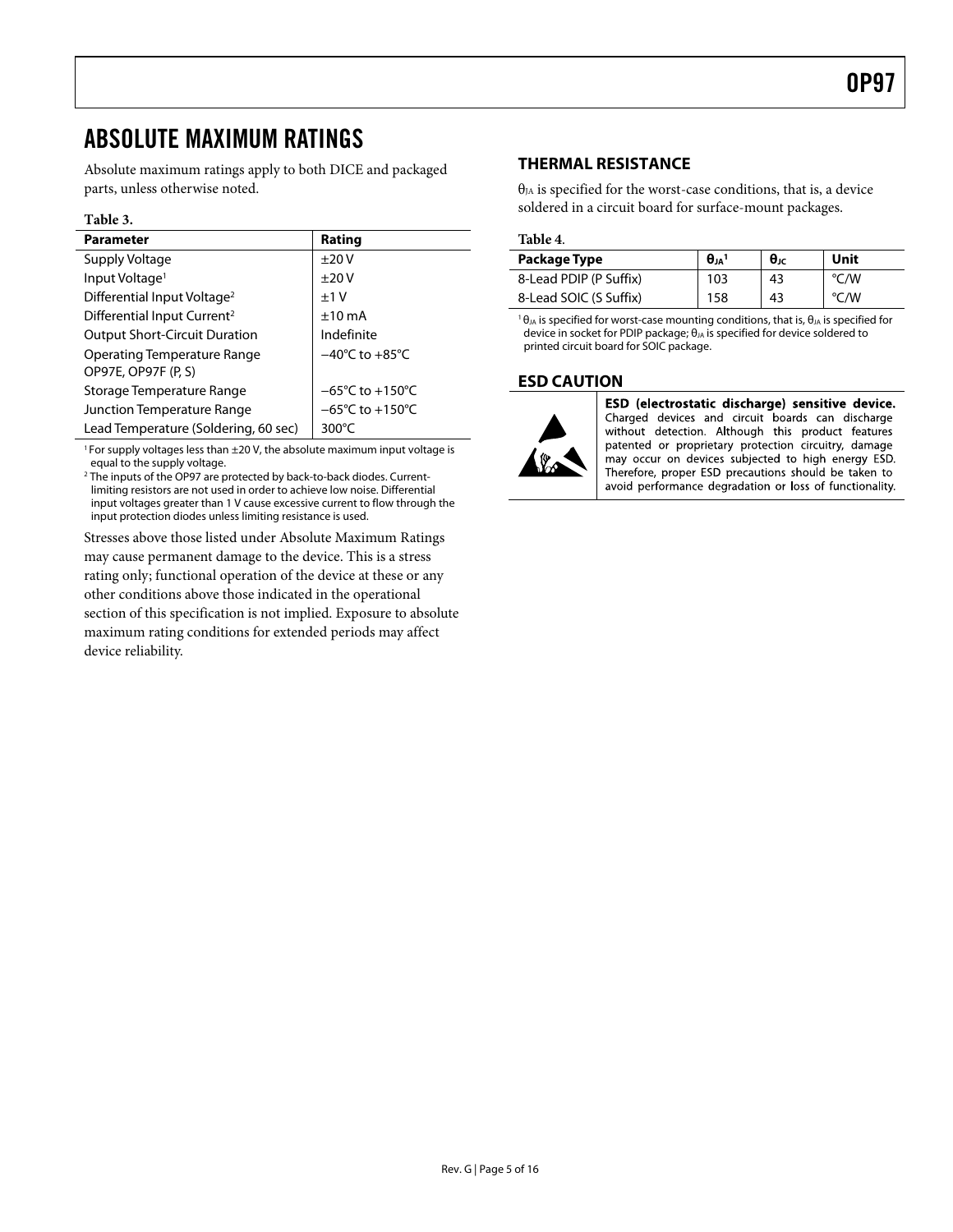### <span id="page-6-0"></span>TYPICAL PERFORMANCE CHARACTERISTICS



















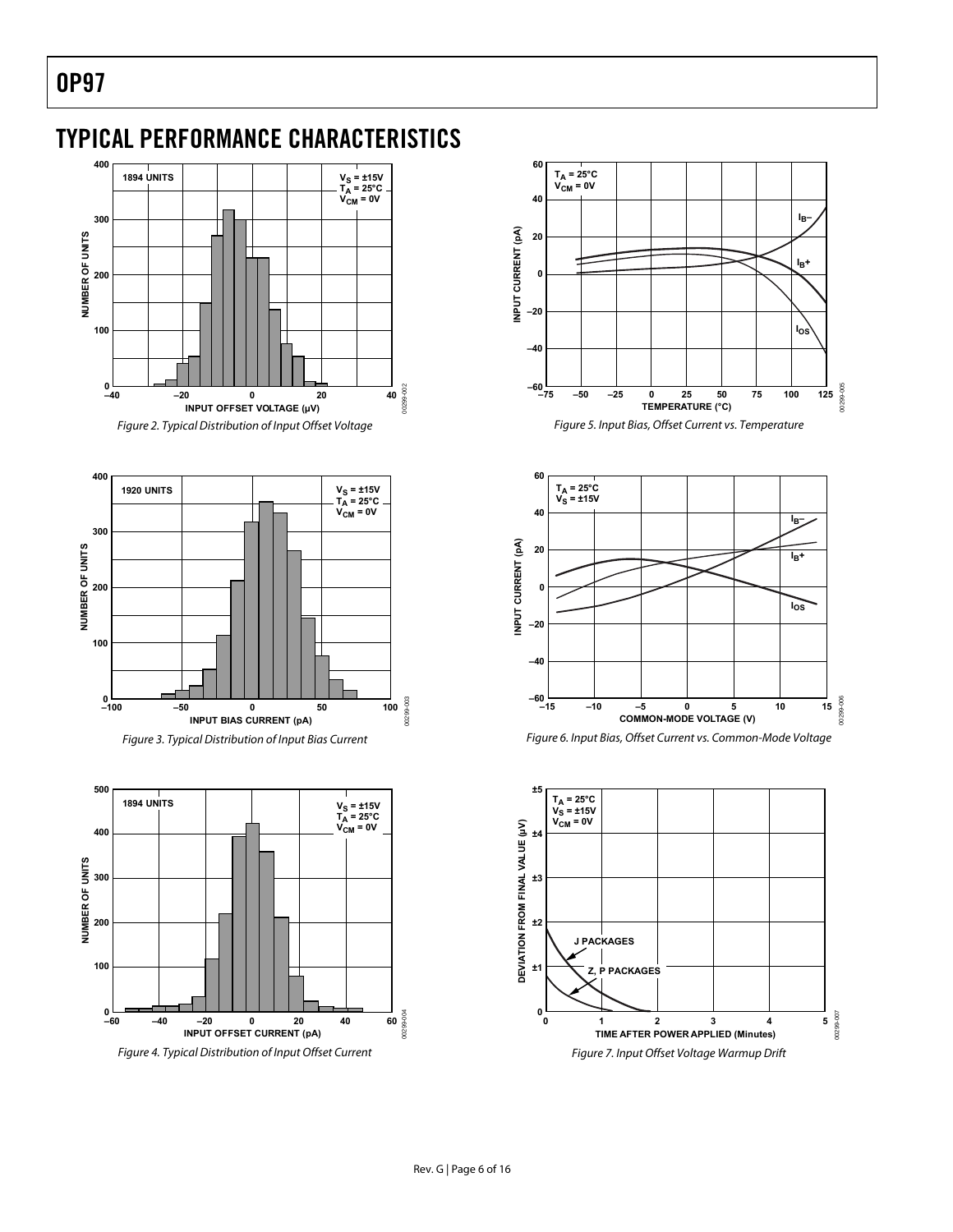

Figure 8. Effective Offset Voltage vs. Source Resistance













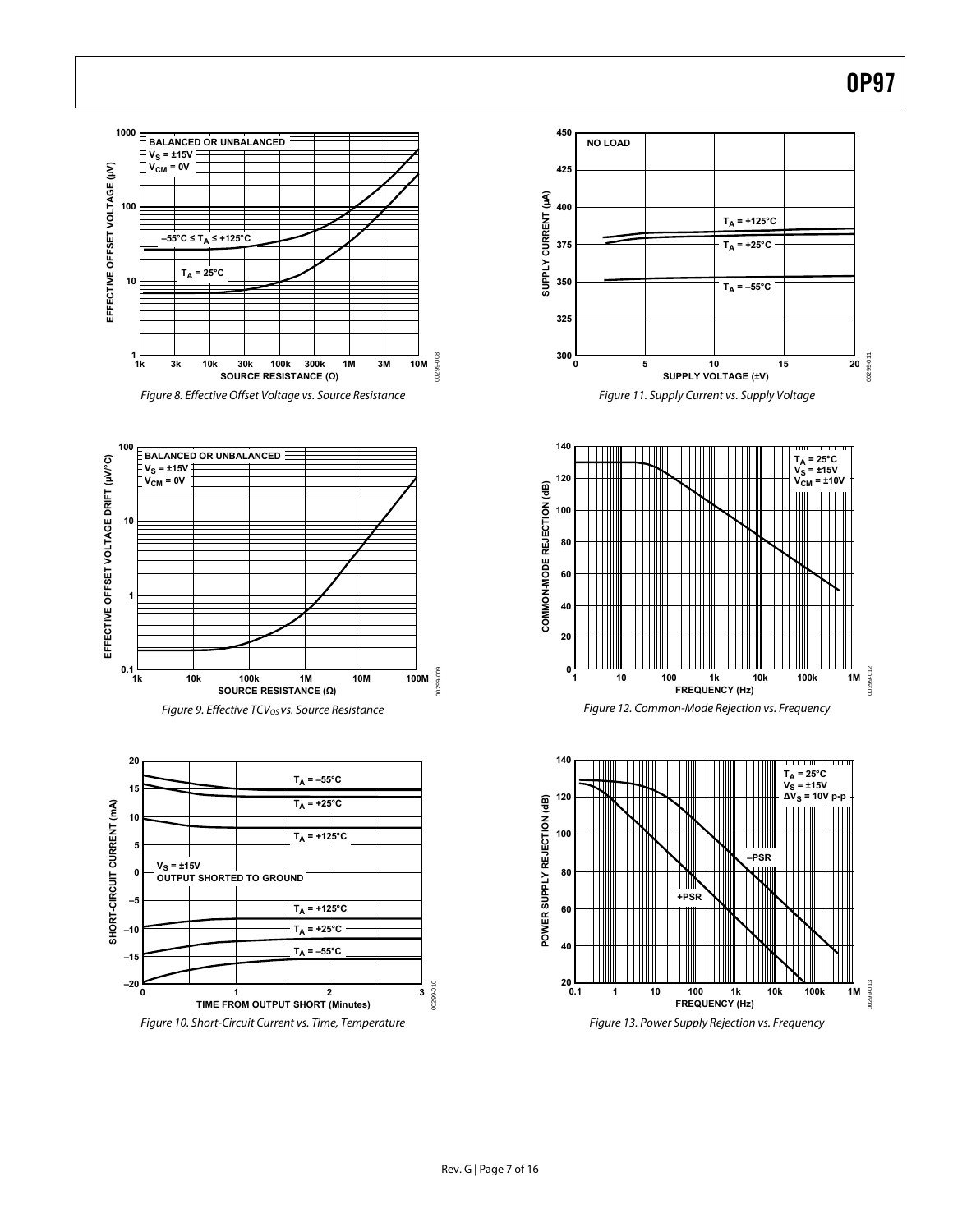



Figure 15. Noise Density vs. Frequency











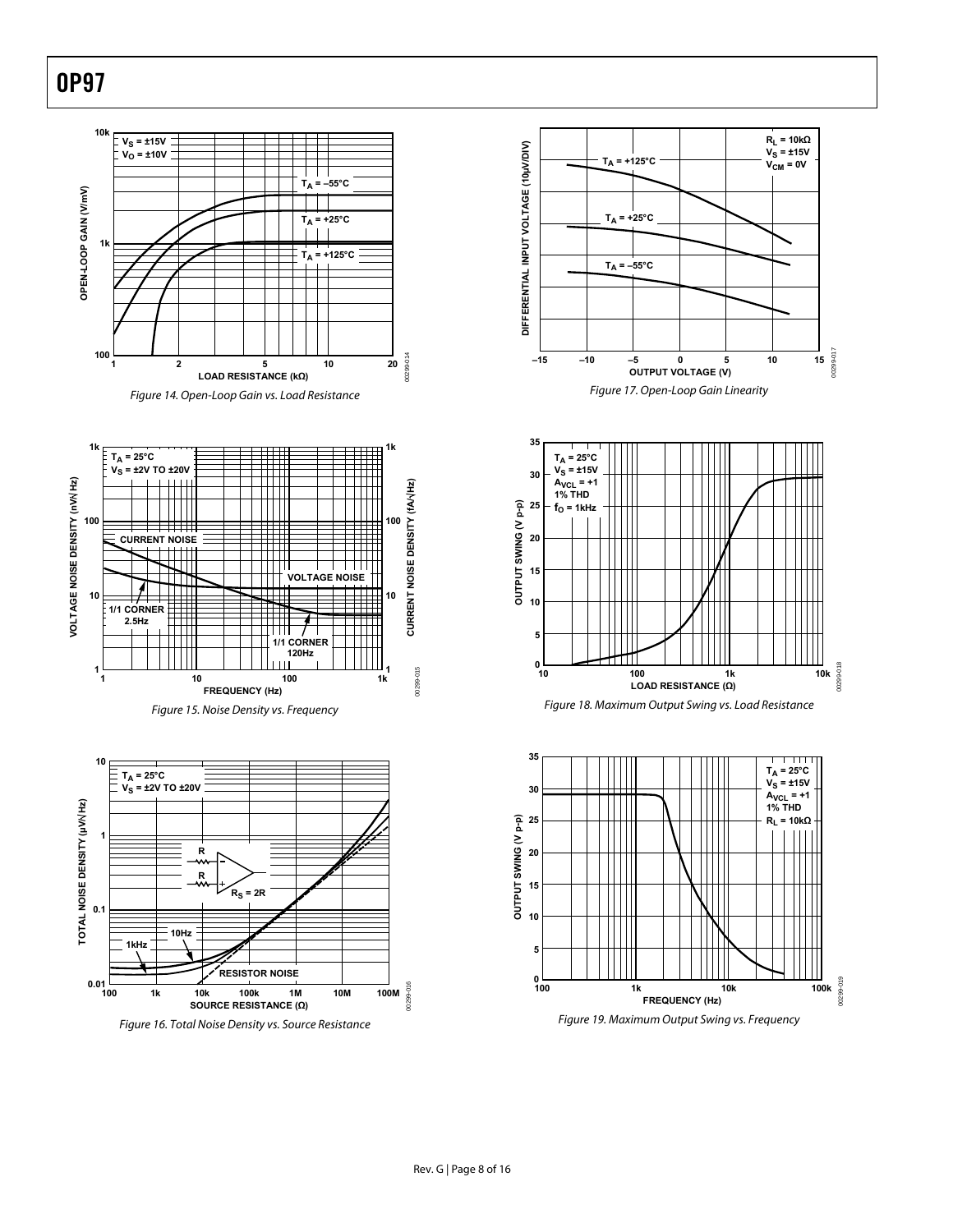

Figure 20. Open-Loop Gain, Phase vs. Frequency ( $C_{OC} = 0$  pF)



Figure 21. Total Harmonic Distortion Plus Noise vs. Frequency



Figure 22. Small Signal Overshoot vs. Capacitive Load



Figure 23. Open-Loop Gain, Phase vs. Frequency ( $C_{OC}$  = 100 pF)





Figure 25. Gain Bandwidth Product vs. Overcompensation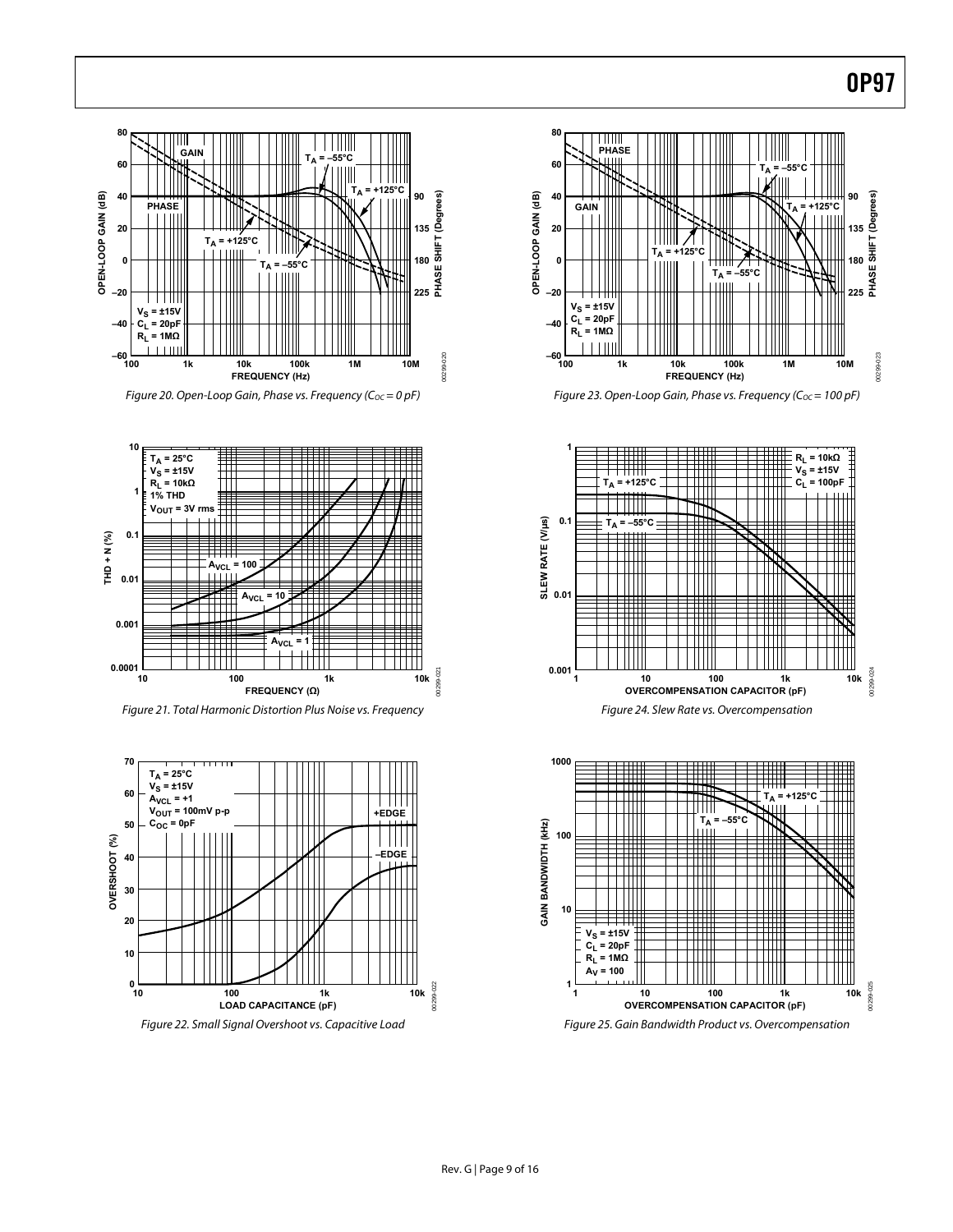



Figure 28. Closed-Loop Output Resistance vs. Frequency



`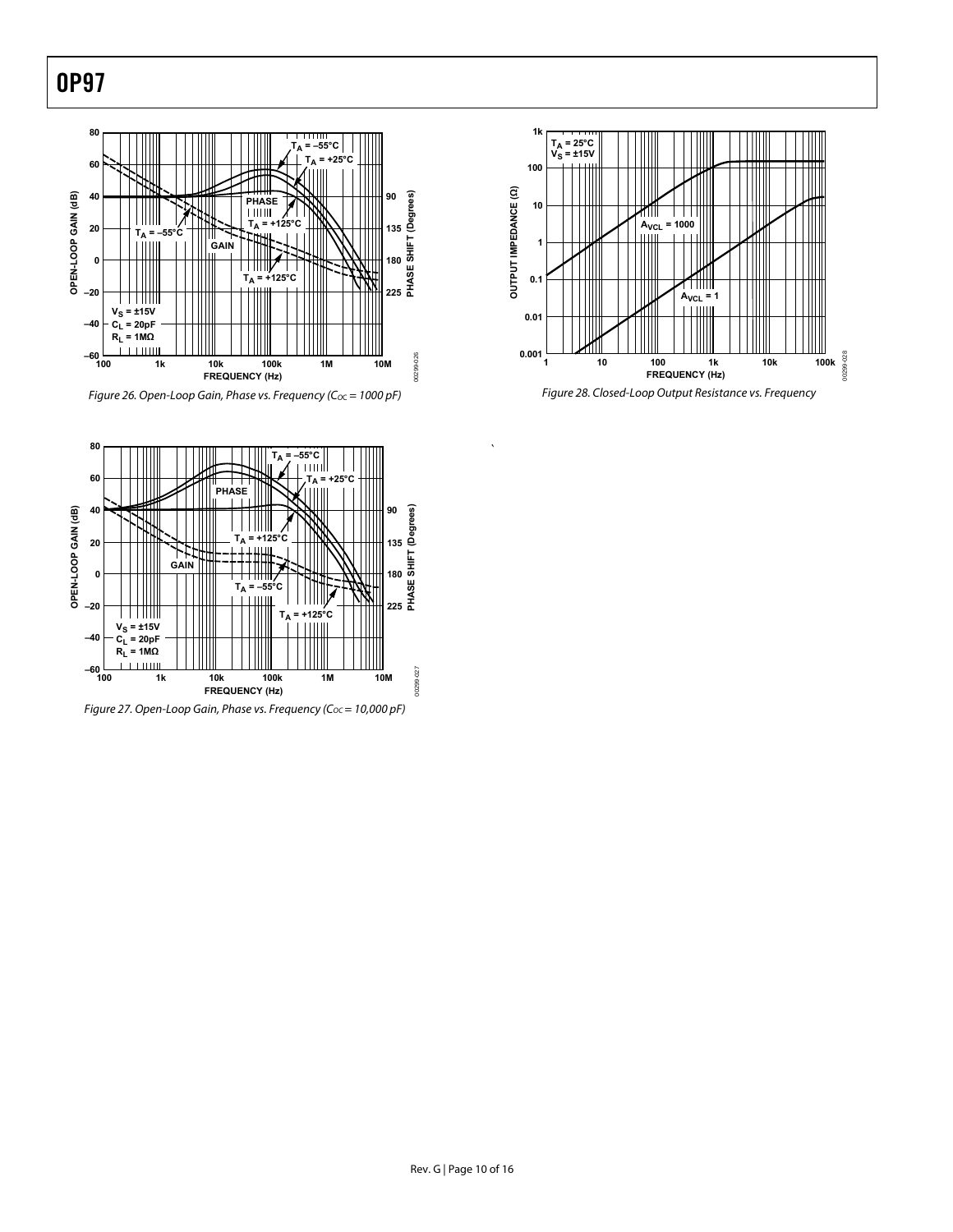### <span id="page-11-0"></span>APPLICATION INFORMATION

The OP97 is a low power alternative to the industry-standard precision op amp, the OP07. The OP97 can be substituted directly into OP07, OP77, AD725, and PM1012 sockets with improved performance and/or less power dissipation and can be inserted into sockets conforming to the 741 pinout if nulling circuitry is not used. Generally, nulling circuitry used with earlier generation amplifiers is rendered superfluous by the extremely low offset voltage of the OP97 and can be removed without compromising circuit performance.

Extremely low bias current over the full military temperature range makes the OP97 attractive for use in sample-and-hold amplifiers, peak detectors, and log amplifiers that must operate over a wide temperature range. Balancing input resistances is not necessary with the OP97. Offset voltage and  $TCV_{OS}$  are degraded only minimally by high source resistance, even when unbalanced.

The input pins of the OP97 are protected against large differential voltage by back-to-back diodes. Current-limiting resistors are not used to maintain low noise performance. If differential voltages above  $\pm 1$  V are expected at the inputs, series resistors must be used to limit the current flow to a maximum of 10 mA. Common-mode voltages at the inputs are not restricted and may vary over the full range of the supply voltages used.

The OP97 requires very little operating headroom about the supply rails and is specified for operation with supplies as low as ±2 V. Typically, the common-mode range extends to within 1 V of either rail. The output typically swings to within 1 V of the rails when using a 10 k $\Omega$  load.

Offset nulling is achieved utilizing the same circuitry as an OP07. A potentiometer between 5 kΩ and 100 kΩ is connected between Pin 1 and Pin 8 with the wiper connected to the positive supply. The trim range is between 300 μV and 850 μV, depending upon the internal trimming of the device.



Figure 29. Optional Input Offset Voltage Nulling and Overcompensation Circuit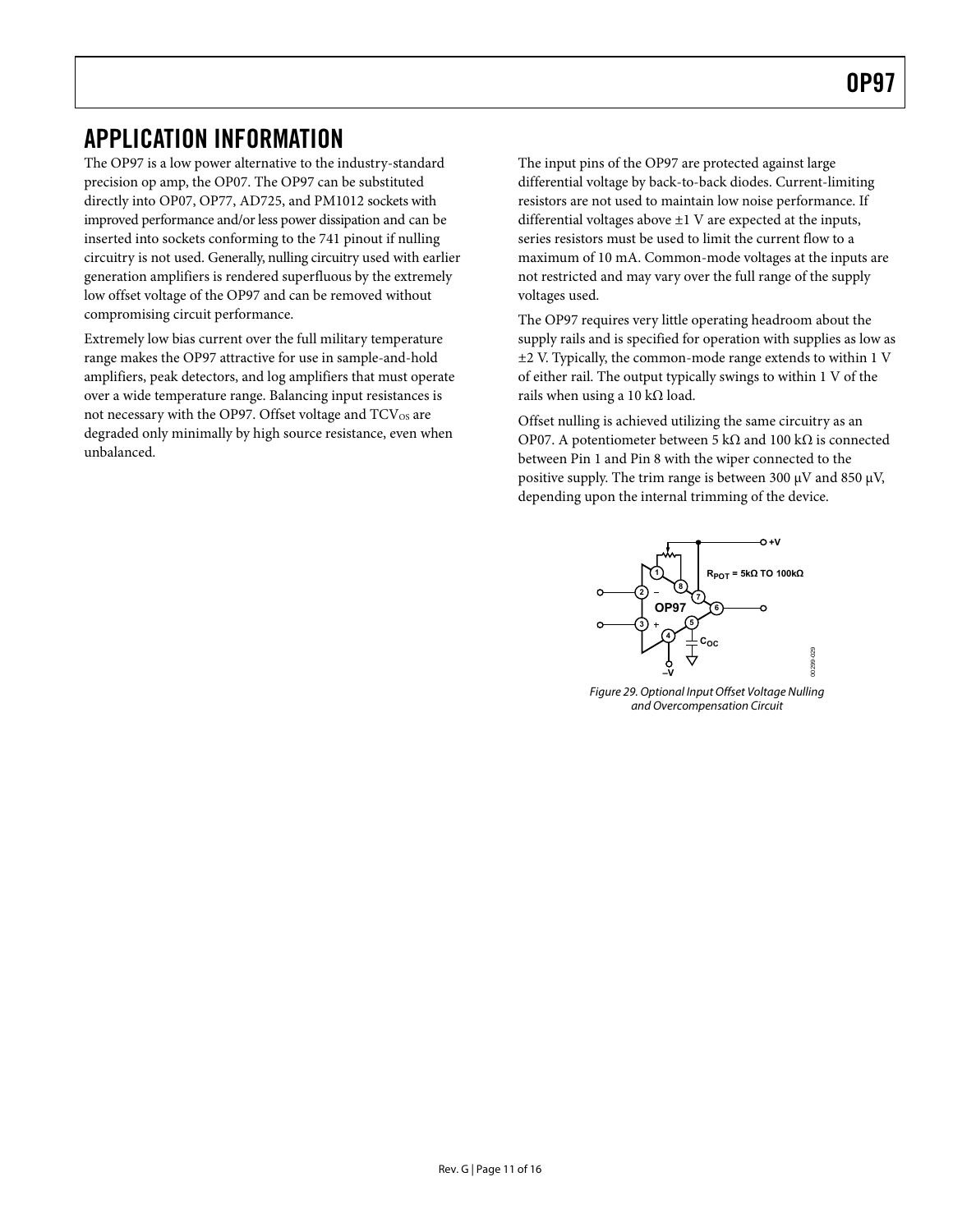### <span id="page-12-0"></span>AC PERFORMANCE

The ac characteristics of the OP97 are highly stable over its full operating temperature range. Unity-gain small-signal response is shown in [Figure 30.](#page-12-1) Extremely tolerant of capacitive loading on the output, the OP97 displays excellent response even with 1000 pF loads (see [Figure 31](#page-12-2)). In large signal applications, the input protection diodes effectively short the input to the output during the transients if the amplifier is connected in the usual unity-gain configuration. The output enters short-circuit current limit, with the flow going through the protection diodes. Improved large signal transient response is obtained by using a feedback resistor between the output and the inverting input. [Figure 32](#page-12-3) shows the large-signal response of the OP97 in unitygain with a 10 kΩ feedback resistor. The unity-gain follower circuit is shown in [Figure 33](#page-12-4).

<span id="page-12-3"></span>The overcompensation pin (Pin 5) can be used to increase the phase margin of the OP97 or to decrease gain bandwidth product at gains greater than 10.

<span id="page-12-4"></span>

Figure 30. Small Signal Transient Response  $(C_{LOAD} = 100 pF, A_{VCL} = 1)$ 

00299-030

00299-031

<span id="page-12-1"></span>

<span id="page-12-2"></span>Figure 31. Small-Signal Transient Response  $(C_{LOAD} = 1000 pF, A_{VCL} = 1)$ 



Figure 32. Large Signal Transient Response ( $A_{VCL} = 1$ )





Figure 34. Small Signal Transient Response with Overcompensation  $(C_{LOAD} = 1000 pF, A_{VCL} = 1, C_{OC} = 220 pF)$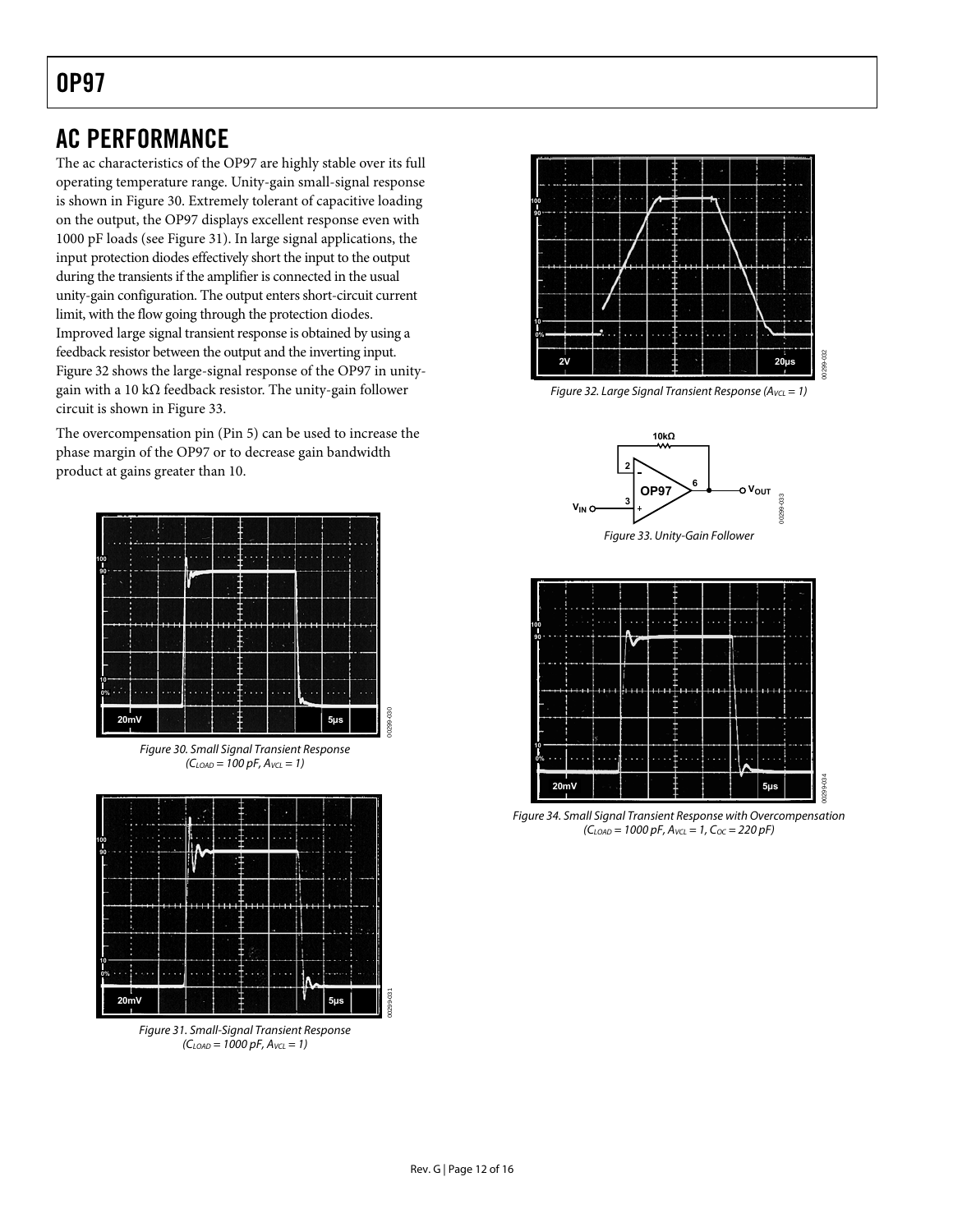### <span id="page-13-0"></span>GUARDING AND SHIELDING

To maintain the extremely high input impedances of the OP97, care must be taken in circuit board layout and manufacturing. Board surfaces must be kept scrupulously clean and free of moisture. Conformal coating is recommended to provide a humidity barrier. Even a clean PCB can have 100 pA of leakage currents between adjacent traces; therefore, use guard rings around the inputs. Guard traces are operated at a voltage close to that on the inputs, so that leakage currents are minimal. In noninverting applications, connect the guard ring to the commonmode voltage at the inverting input (Pin 2). In inverting applications, both inputs remain at ground, so that the guard trace should be grounded. Make guard traces on both sides of the circuit board.

High impedance circuitry is extremely susceptible to RF pickup, line frequency hum, and radiated noise from switching power supplies. Enclosing sensitive analog sections within grounded shields is generally necessary to prevent excessive noise pickup. Twisted-pair cable aid in rejection of line frequency hum.

<span id="page-13-1"></span>

Figure 35. DAC Output Amplifier

The OP97 is an excellent choice as an output amplifier for higher resolution CMOS DACs. Its tightly trimmed offset voltage and minimal bias current result in virtually no degradation of linearity, even over wide temperature ranges.

[Figure 36](#page-13-1) shows a versatile monitor circuit that can typically sense current at any point between the ±15 V supplies. This makes it ideal for sensing current in applications such as full bridge drivers where bidirectional current is associated with large common-mode voltage changes. The 114 dB CMRR of the OP97 makes the contribution of the amplifier to commonmode error negligible, leaving only the error due to the resistor ratio inequality. Ideally, R2/R4 = R3/R5.



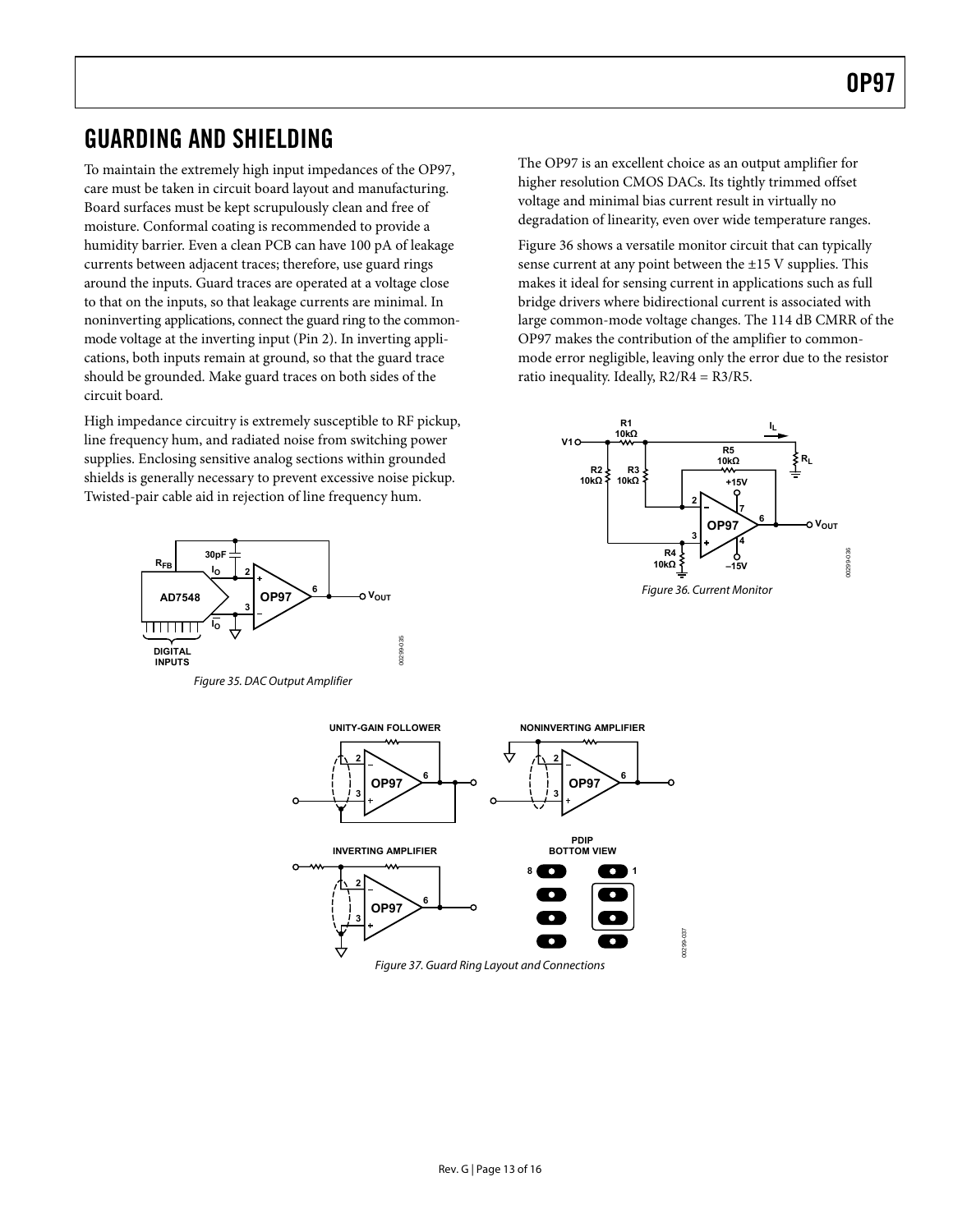The digitally programmable gain amplifier shown in [Figure 38](#page-14-0) has 12-bit gain resolution with 10-bit gain linearity over the range of −1 to −1024. The low bias current of the OP97 maintains this linearity, while C1 limits the noise voltage bandwidth, allowing accurate measurement down to microvolt levels.

| וחו |
|-----|
|-----|

| <b>DIGITAL IN</b> | GAIN (A <sub>v</sub> ) |
|-------------------|------------------------|
| 4095              | $-1.00024$             |
| 2048              | $-2$                   |
| 1024              | -4                     |
| 512               | $-8$                   |
| 256               | $-16$                  |
| 128               | $-32$                  |
| 64                | $-64$                  |
| 32                | $-128$                 |
| 16                | $-256$                 |
| 8                 | $-512$                 |
| 4                 | $-1024$                |
| $\overline{2}$    | $-2048$                |
| 1                 | $-4096$                |
| 0                 | Open Loop              |

<span id="page-14-1"></span><span id="page-14-0"></span>Many high speed amplifiers suffer from less-than-perfect low frequency performance. A combination amplifier consisting of a high precision, slow device like the OP97 and a faster device such as the AD8610 results in uniformly accurate performance from dc to the high frequency limit of the AD8610, which has a gainbandwidth product of 25 MHz. The circuit shown in [Figure 39](#page-14-1) accomplishes this, with the AD8610 providing high frequency amplification and the OP97 operating on low frequency signals and providing offset correction. Offset voltage and drift of the circuit are controlled by the OP97.



Figure 38. Precision Programmable Gain Amplifier



Figure 39. Combination High Speed, Precision Amplifier

00299-039



Figure 40. Combination Amplifier Transient Response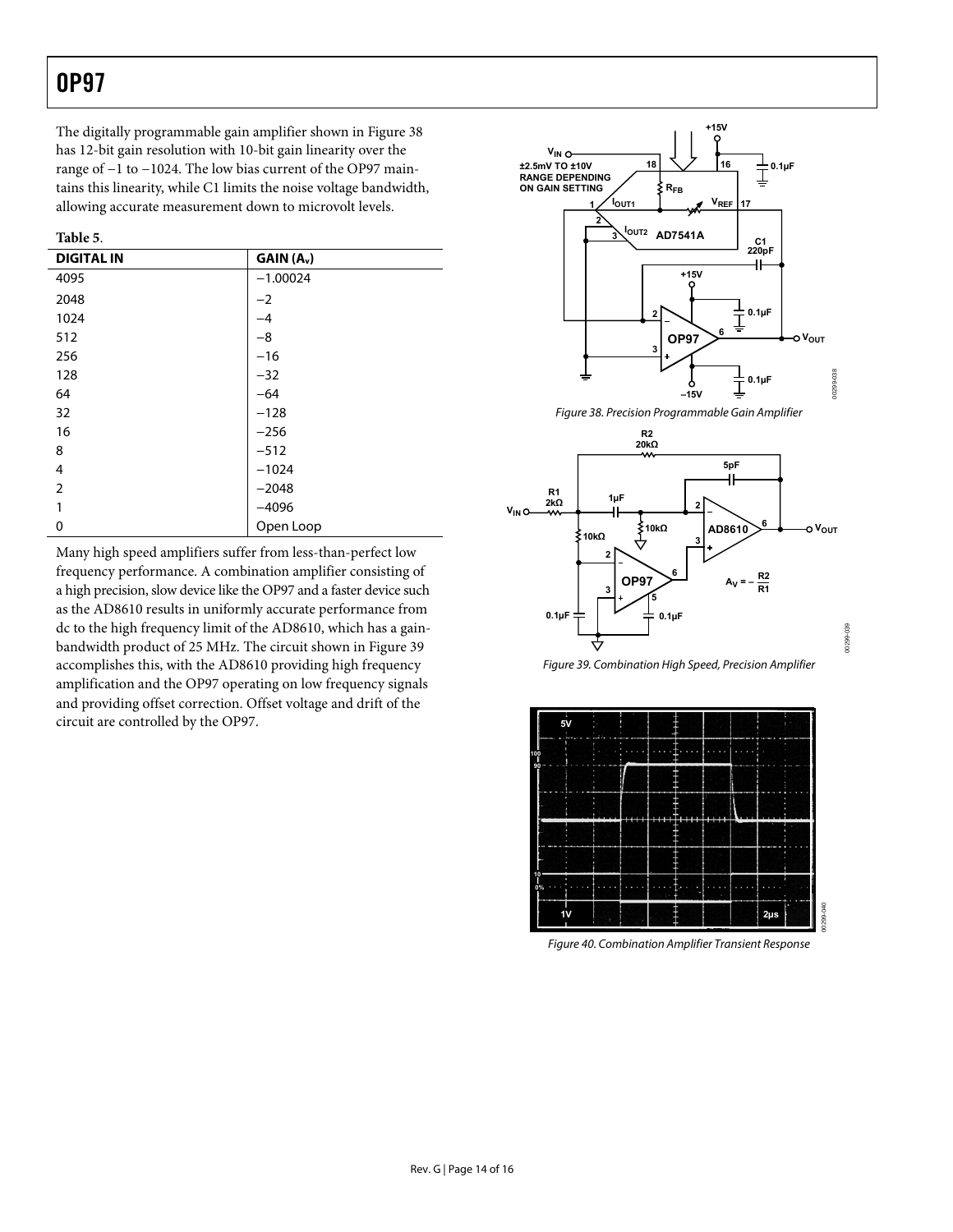### <span id="page-15-0"></span>OUTLINE DIMENSIONS